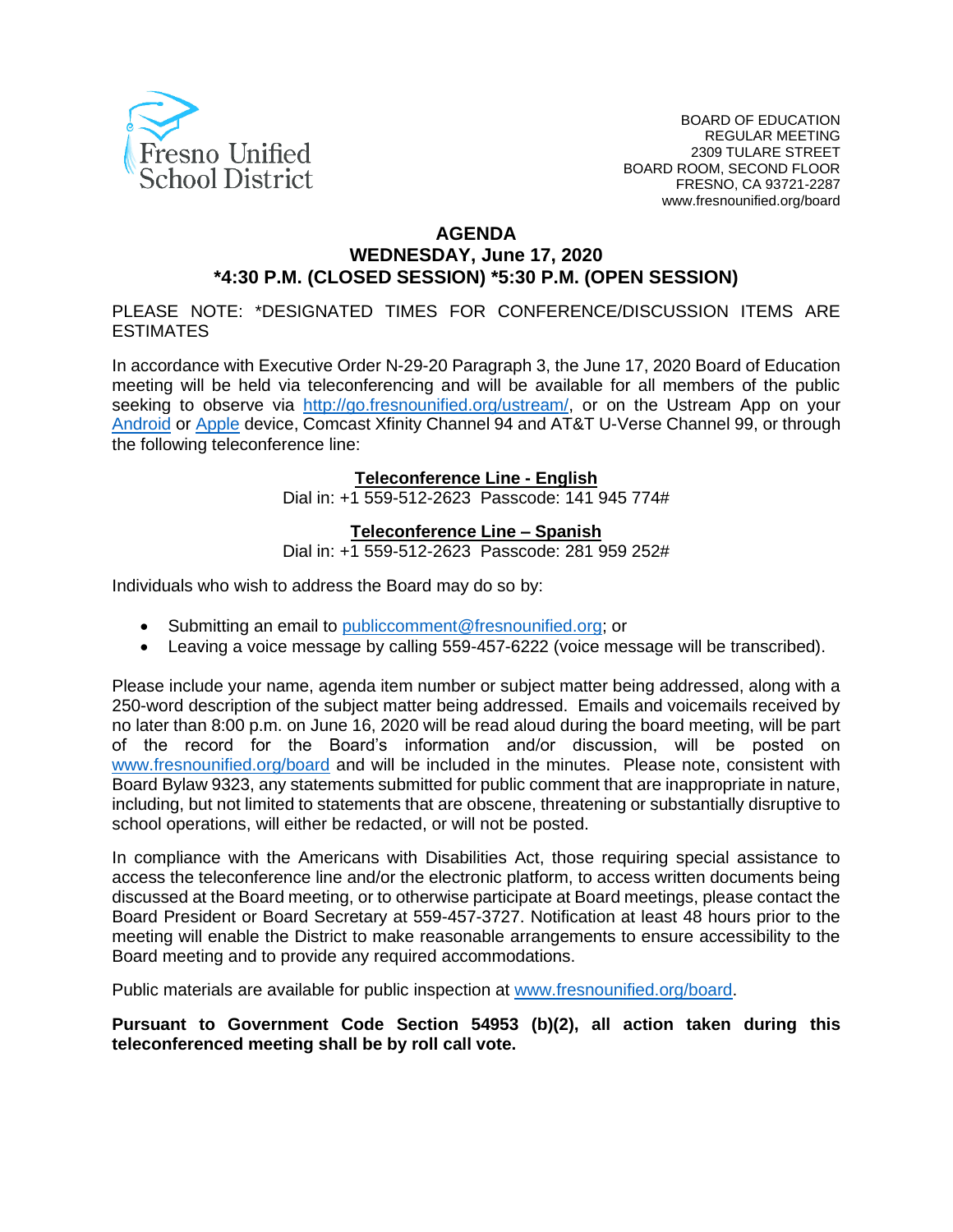**\*4:30 P.M**.

**CALL** Meeting to Order

**OPPORTUNITY** for Public Comment on Closed Session Agenda Items **RECESS** to Cabinet Room for Closed Session to discuss the following:

- 1. Student Expulsions pursuant to Education Code Section 35146.
- 2. Conference with Labor Negotiator (Government Code Section 54957.6); FUSD Negotiator(s): Paul Idsvoog; Employee Organizations(s): FTA, CSEA, Chapter 125, CSEA, Chapter 143, SEIU, Local 521, FASTA/SEIU, Local 521/CTW, CLC, Fresno Unified Building & Construction Trades/FTA; International Association of Machinists and Aerospace Workers (IAMAW), Unrepresented Employees: All Management, Confidential, and Supervisory Employees.
- 3. Public Employee Discipline/Dismissal/Release/Reassignment/Resignation.
- 4. Public Employment/Appointment (Government Code Section 54957).
	- a. Manager II/Principal I
- 5. Conference with Legal Counsel Anticipated/Pending/Threatened Litigation (Government Code Section 54956.9(d)(2)).
	- a. Potential Case: One (1)
	- b. Michael Martin v. Fresno Unified Workers' Compensation Fresno Unified Case No. 2017-0628
- **\*5:30 P.M., RECONVENE** and report action taken during Closed Session, if any.

### **HEAR Report from Superintendent**

### **BOARD/SUPERINTENDENT COMMUNICATION**

### **OPPORTUNITY for Public Comment on Consent Agenda Items**

**ALL CONSENT AGENDA** items are considered routine by the Board of Education and will be enacted by one motion. There will be no separate discussion of items unless a Board member so requests, in which event, the item(s) will be considered following approval of the Consent Agenda.

### **A. CONSENT AGENDA**

#### **A-1, APPROVE Personnel List**

Included in the Board binders is the Personnel List, Appendix A, as submitted. The Superintendent recommends approval. Fiscal impact: There is no fiscal impact to the district at this time. Contact person: Paul Idsvoog, telephone 457-3548.

**A-2, ADOPT Resolution 19-43 Authorizing Inter-Fund Loans for Cash Flow Purposes**

Included in the Board binders is Resolution 19-43 recommended for adoption to authorize Fresno Unified School District to transfer funds as needed for cash-flow purposes and to repay those transactions as funds become available for the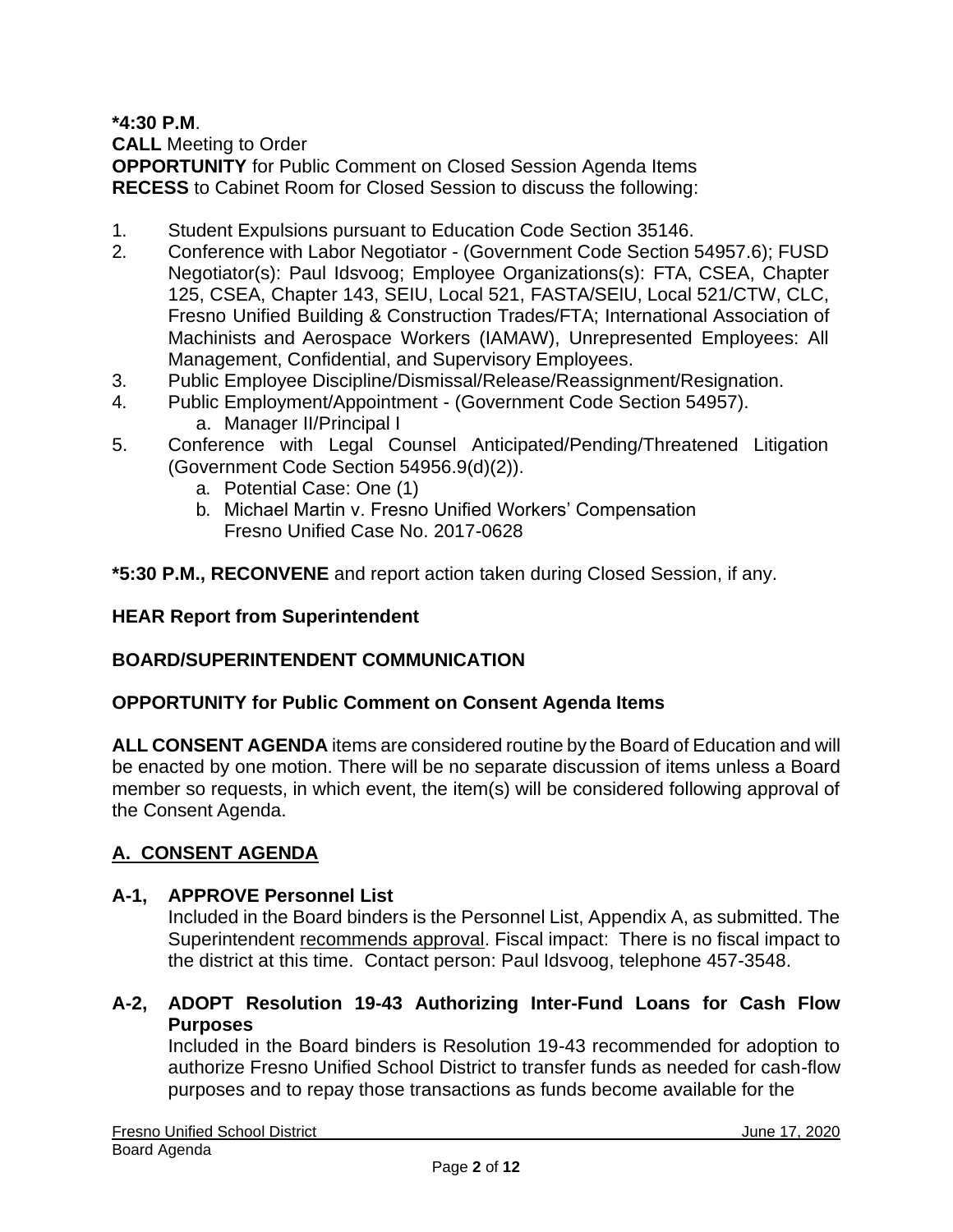2020/21 fiscal year. Education Code Section 42603 authorizes inter-fund transfer loans to cover such temporary cash flow transfers. The Superintendent recommends adoption. Fiscal impact: There is no fiscal impact to the district. Contact person: Ruth F. Quinto, telephone 457-6226.

#### **A-3, APPROVE Minutes from Prior Meeting**

Included in the Board binders are the draft minutes for the May 20, 2020 Regular Board Meeting and the June 04, 2020 Special Board Meeting. The Superintendent recommends approval. Fiscal impact: There is no fiscal impact to the district at this time. Contact person: Robert G. Nelson, telephone 457-3884.

- **A-4, APPROVE Annual Agreements for the 2020/21 School Year – Primary Report** Included in the Board binders is a matrix detailing agreements to provide services to Fresno Unified School District. These agreements include the following categories:
	- Leadership Development
	- Opportunities to promote arts, activities and athletics
	- Targeted Assistance:
		- o Student Achievement Outcomes
		- o Social Emotional Supports
	- Teacher Development
	- Technology

Two agenda items are presented to ratify agreements. The first item includes the Primary Report with all agreements except for those that may present a potential conflict of interest for an individual Board member. All remaining agreements are in the Supplemental Report and presented as a second agenda item. The Superintendent recommends approval. Fiscal impact: Sufficient funds have been budgeted in the 2020/21 budget. These investments will be funded through the appropriate budgets, as detailed in the matrix. Contact person: Ruth F. Quinto, telephone 457-6226.

#### **A-5, APPROVE Annual Agreements for the 2020/21 School Year – Supplemental Report**

Included in the Board binders is a matrix detailing agreements to provide services to Fresno Unified School District. These agreements include the following categories:

- Leadership Development
- Opportunities to promote arts, activities and athletics
- Targeted Assistance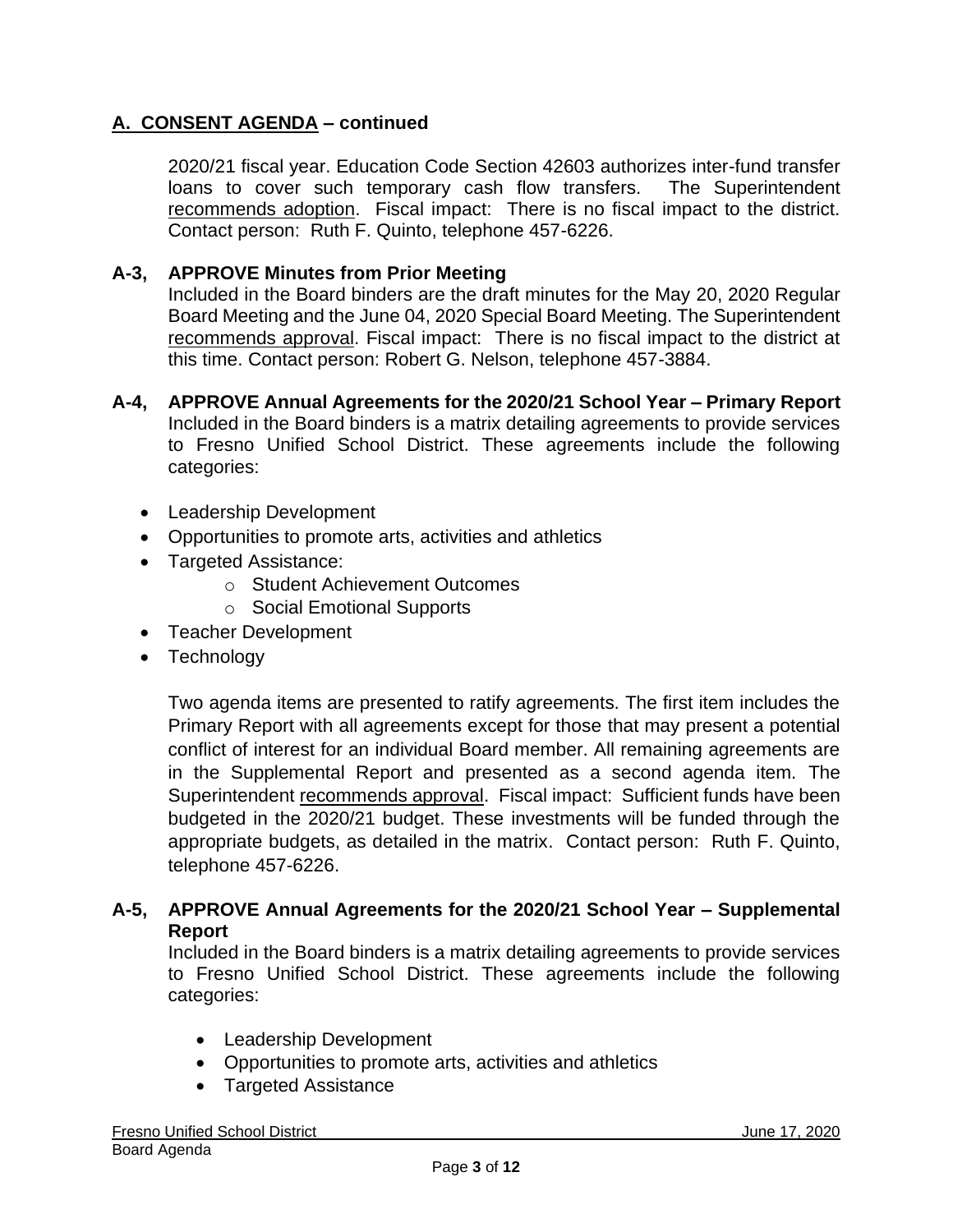- o Student Achievement Outcomes
- o Social Emotional Supports
- Teacher Development
- Technology

Two agenda items are presented to ratify agreements. The first item includes the Primary Report with all agreements with the exception of those that may present a potential conflict of interest for an individual Board member. All remaining agreements are in the Supplemental Report and presented as a second agenda item. The Superintendent recommends approval. Fiscal impact: Sufficient funds have been budgeted in the 2020/21 budget. These investments will be funded through the appropriate budgets, as detailed in the matrix. Contact person: Ruth F. Quinto, telephone 457-6226.

#### **A-6, APPROVE Legal Services Agreements for 2020/21**

Included in the Board binders is a list of legal firms recommended for approval to provide legal services to Fresno Unified School District during the 2020/21 fiscal year. The list includes the firm name, location, and the 2019/20 and 2020/21 attorney hourly rate(s). Staff negotiated rates with the firms and as a result the majority have provided a 5% discount from their 2019/20 rates. The Superintendent recommends approval. Fiscal impact: Sufficient funds are available in the 2020/21 budget in the Unrestricted General Fund, Workers' Compensation Fund and Liability Fund. Contact person: Ruth F. Quinto, telephone 457-6226.

#### **A-7, APPROVE Agreement with CORE for Shared Administrator Services and the Accompanying Employment Agreement Between Fresno Unified School District and Michelle Steagall, Associate Superintendent for School Leadership**

An agreement between Fresno Unified School District and CORE for the shared services of Associate Superintendent for School Leadership, Michelle Steagall. The Board binders also include the Employment Agreement between Fresno Unified and Michelle Steagall for the 2020/2021 school year. Pursuant to the Shared Services Agreement, CORE must reimburse the district for all items of cost associated with, or arising out of, its access to the services of the district's employee, Michelle Steagall. The Superintendent recommends approval. Fiscal impact: There is no fiscal impact to the district at this time. Contact person: Paul Idsvoog, telephone 457-3548.

### **A-8, APPROVE Grant Application to the Federal Department of Education - 2020 Teacher Quality Partnership Grant**

Approval is requested to write the grant application to the Federal Department of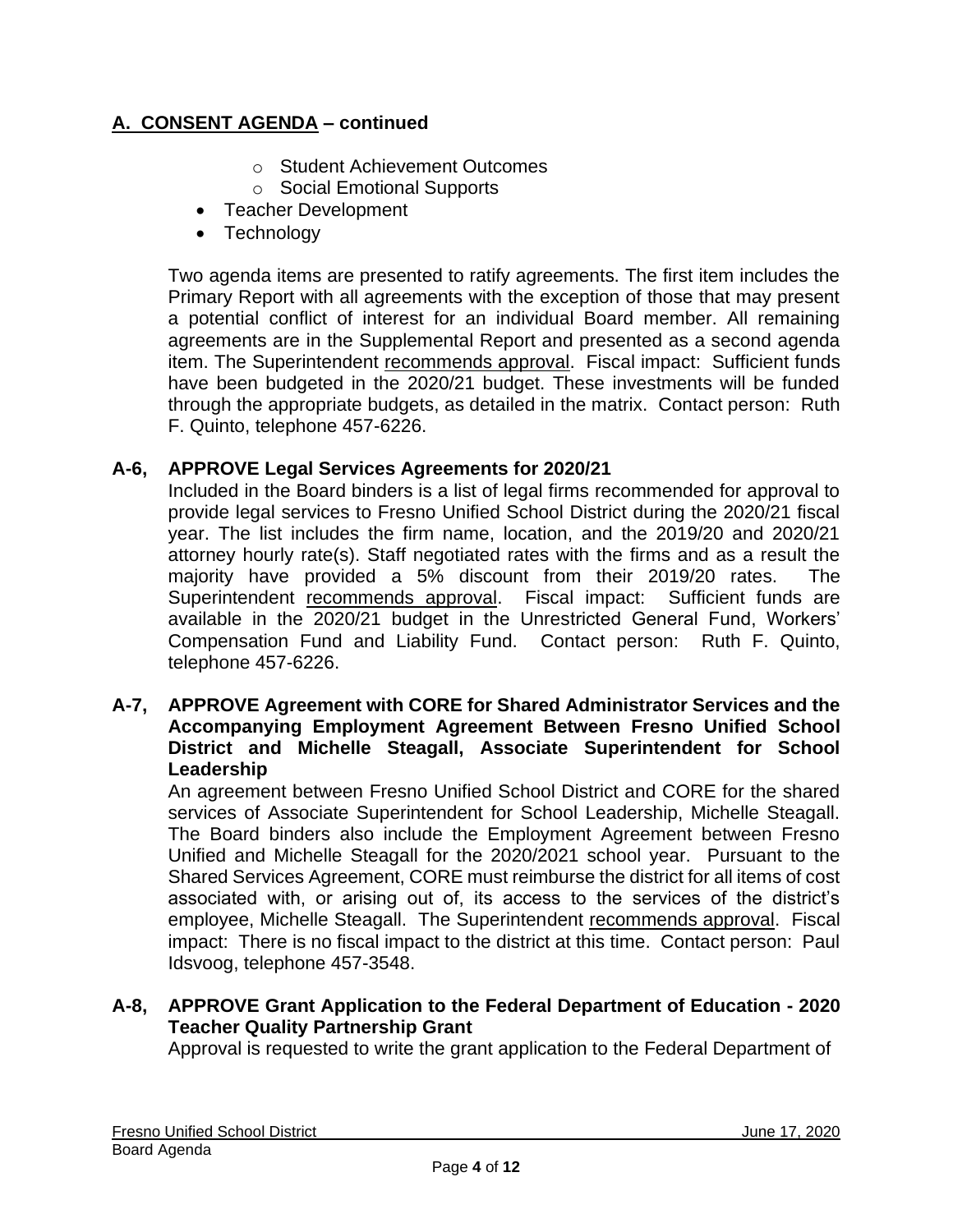Education – Teacher Quality Partnership Grant. The \$6.2 million grant proposes to enroll 150 candidates over the five project years in a multiple subject program with bilingual and special education pathways in partnership with Fresno State University. Enrolled residents commit to work in bilingual or special education settings for a minimum of four years after the candidate obtains their preliminary credential. The Superintendent recommends approval. Fiscal impact: The grant award is \$6,200,000 over the five project years from 2020/21 to 2024/25. Contact person: Kim Mecum, telephone 457-3731.

## **A-9, APPROVE JE Young Application for the Dashboard Alternative School Status**

Approval is requested for the submission of an application by JE Young School to be evaluated using the Dashboard Alternative School Status. The Dashboard Alternative School Status (DASS) program replaces the previously administered Alternative Schools Accountability Model (ASAM) and holds alternative schools and alternative schools of choice accountable for modified methods of measurement for accountability indicators. The Superintendent recommends approval. Fiscal impact: There is no fiscal impact to the district at this time. Contact person: Kim Mecum, telephone 457-3731.

## **A-10, APPROVE Memorandum of Understanding with Endeavor Charter School**

Included in the Board binders is a Memorandum of Understanding with Western Sierra Charter Schools, a California nonprofit public benefit corporation that manages and operates Endeavor Charter School, detailing the relationship between the district, the Charter Corporate Entity, and the charter school regarding operations, oversight and monitoring. The Superintendent recommends approval. Fiscal impact: Charter law allows for a 1% to 3% oversight fee to authorizers from each charter. Contact person: Kim Mecum, telephone 457-3731.

#### **A-11, APPROVE Memorandum of Understanding with Morris E. Dailey Elementary Charter School**

Included in the Board binders is a Memorandum of Understanding with Fresno Innovative Charter Schools, Inc., a California nonprofit public benefit corporation that manages and operates Morris E. Dailey Elementary Charter School, detailing the relationship between the district, the Charter Corporate Entity, and the charter school regarding operations, oversight and monitoring. The Superintendent recommends approval. Fiscal impact: Charter law allows for a 1% to 3% oversight fee to authorizers from each charter. Contact person: Kim Mecum, telephone 457- 3731.

#### **A-12, APPROVE Modified Salary Placements and Revised Benefits and Risk Management Job Descriptions for the Benefits Eligibility Assistant, Workers' Compensation Technician, and Disability Retirement Technician Positions** The revised Classified Hourly Salary Schedule with movement in grade for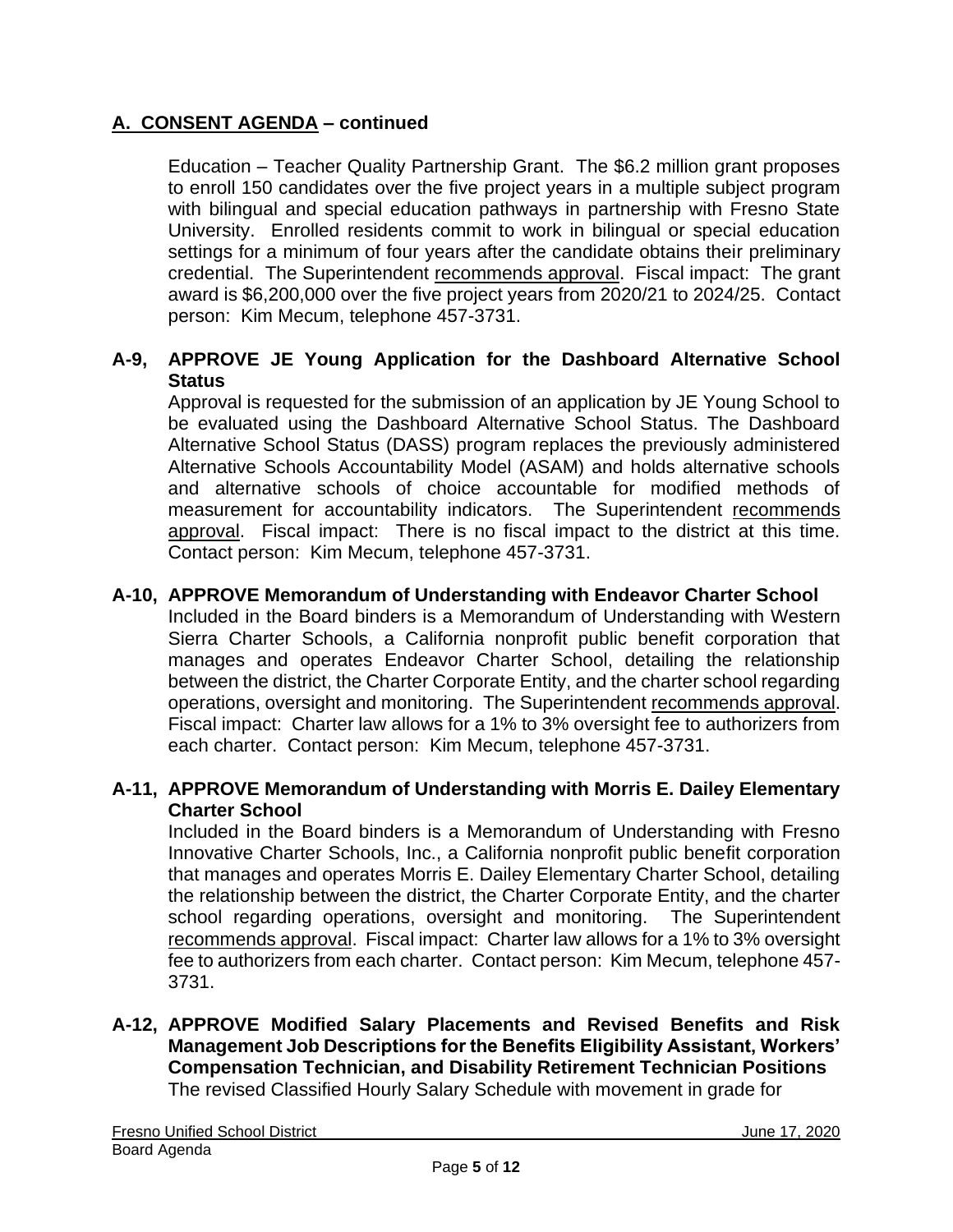Benefits Eligibility Assistant from G-28 to G-33, Workers' Compensation Technician from G-32 to G-37, and Disability Retirement Technician from G-36 to G-37. Also included are the job descriptions of the Benefits Eligibility Assistant, Disability Retirement Technician, and Workers' Compensation Technician positions. The Superintendent recommends approval. Fiscal impact: Sufficient funds are available in the Benefits and Risk Management budget. Contact person: Paul Idsvoog, telephone 457-3548.

#### **A-13, APPROVE Positions and ADOPT Job Descriptions for Mentor Program Facilitator I and Mentor Program Facilitator II**

Included in the Board binders are the job descriptions of Mentor Program Facilitator I and Mentor Program Facilitator II. Mentor Program Facilitators will be accountable for improving student achievement through the effective management, facilitation and implementation of all Mentoring and Alliance programs districtwide. The Superintendent recommends approval and adoption. Fiscal impact: Sufficient funds are available in the Department of Prevention and Intervention budget. Contact person: Paul Idsvoog, telephone 457-3548.

### **A-14, APPROVE Use of Individual Piggyback Contracts in 2020/21**

Included in the Board binders is a list of piggyback contracts recommended for utilization by the district during 2020/21 for efficient and cost-effective procurement. Use of piggyback contracts is recommended to the Board annually. Piggybacking is allowed under Public Contract Codes 10299 and 20118 and is a best practice that takes advantage of competitive pricing from a contract formally bid by another school district or public agency. The Superintendent recommends approval. Fiscal impact: Estimated annual expenditures for each piggyback contract are indicated on the backup material; funding will be determined on a project-by-project basis. Contact person: Karin Temple, telephone 457-3134.

### **A-15, APPROVE Award of Bid 20-06 Schedule A and B, Fresh Produce**

Included in the Board binders is information on Bid 20-06 Schedule A and B, to establish fixed pricing of fresh produce for the district's breakfast, lunch and supersnack meal programs. Bid Schedule A is for delivery of fresh fruits and vegetables incorporated into meals prepared at the Nutrition Center and delivered daily to elementary schools. Bid Schedule B is for direct delivery of fresh fruits and vegetables to K-8 schools, middle and high schools, and additional locations for site-based meal preparation. Staff recommends award to the lowest responsive, responsible bidders: Schedule A (various line items): Daylight Foods (Union City, CA) \$50,395 estimated; Schedule A (various line items): Fresno Produce (Fresno, CA) \$2,745,693 estimated; Schedule A (various line items): Gold Star Foods Inc (Ontario, CA) \$962,945 estimated; Schedule B (K-8 & secondary sites): Daylight Foods (Union City, CA) \$1,165,083 estimated. The Superintendent recommends approval. Fiscal impact: \$4,924,116 is available in the Cafeteria Fund. Contact person: Karin Temple, telephone 457-3134.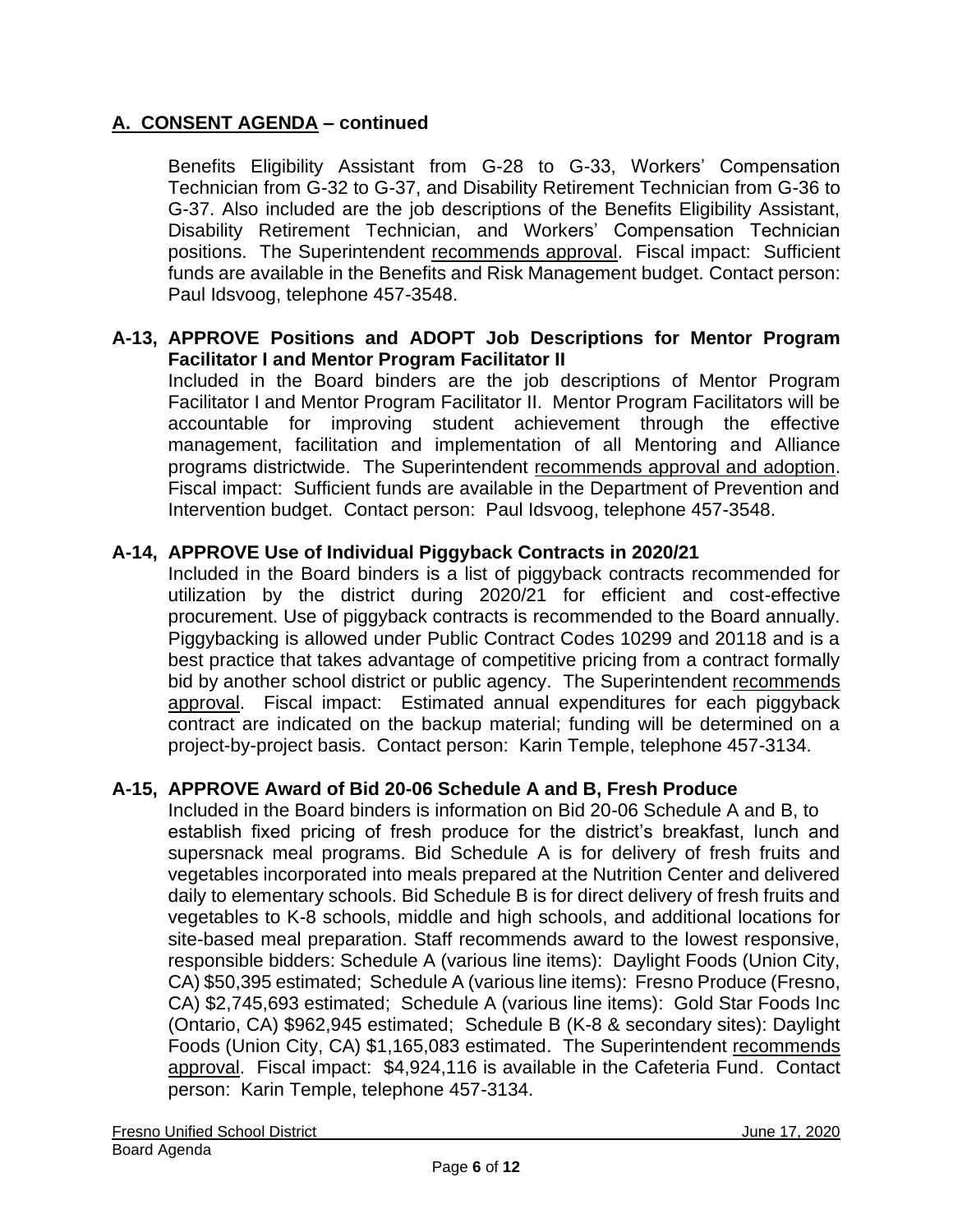#### **A-16, APPROVE Award of Bid 20-46, Vinland Elementary School Parking Lot Expansion and Site Access Improvements**

Included in the Board binders is information on Bid 20-46, to increase parking stalls, improve traffic safety, and create a single-entry point-of-access for Vinland Elementary School. The project will enclose and add gates for the bus area and visitor parking, create dedicated visitor walkways, and fully enclose early learning play areas. The project also includes parking lot lighting, irrigation and landscape improvements, accessible walkways, an automated gate system, and a new trash bin enclosure unit. Staff recommends award to the lowest responsive, responsible bidder: Bush Engineering, Inc. (Hanford, California) \$614,000. The Superintendent recommends approval. Fiscal impact: \$614,000 is available in the Measure X Fund – Safety and Security. Contact person: Karin Temple, telephone 457-3134.

#### **A-17, APPROVE Award of Bid 20-50, Hoover High School Interim Modular Classroom Infrastructure**

Included in the Board binders is information on Bid 20-50, to provide building pads, utility connections, irrigation and related site work for two leased modular buildings to be used as interim classrooms at Hoover High School. The buildings will serve as classrooms during construction of two upcoming Career Technical Education remodel projects for the Digital Arts and Construction/Building Trades programs. Staff recommends award to the lowest responsive, responsible bidder: BVI Construction, Inc. (Fresno, California) \$302,500. The Superintendent recommends approval. Fiscal impact: \$302,500 is available in the Measure X Fund for infrastructure only. The total project construction cost, including the leased modular buildings, is \$441,555. State CTE grant funding will offset \$1.5 million in projects costs. Contact person: Karin Temple, telephone 457-3134.

#### **A-18, APPROVE Award of Bid 20-53, Burroughs, King, and Powers-Ginsburg Elementary Schools HVAC Installation**

Included in the Board binders is information on Bid 20-53, to install district-provided HVAC units in modular classroom buildings at Burroughs (9), King (16), and Powers-Ginsburg (3) Elementary Schools. These sites were identified in a Proposition 39 (California Clean Energy Jobs Act) energy efficiency plan approved by the California Energy Commission. The units are recommended for replacement due to age and condition to provide a more comfortable classroom environment and increase energy efficiency. Staff recommends award to the lowest responsive, responsible bidder: Strategic Mechanical, Inc. (Fresno, California) \$160,741. The Superintendent recommends approval. Fiscal impact: \$160,741 is available in the Measure X Fund for installation. The total project cost, including the equipment previously purchased, is \$300,741. Contact person: Karin Temple, telephone 457-3134.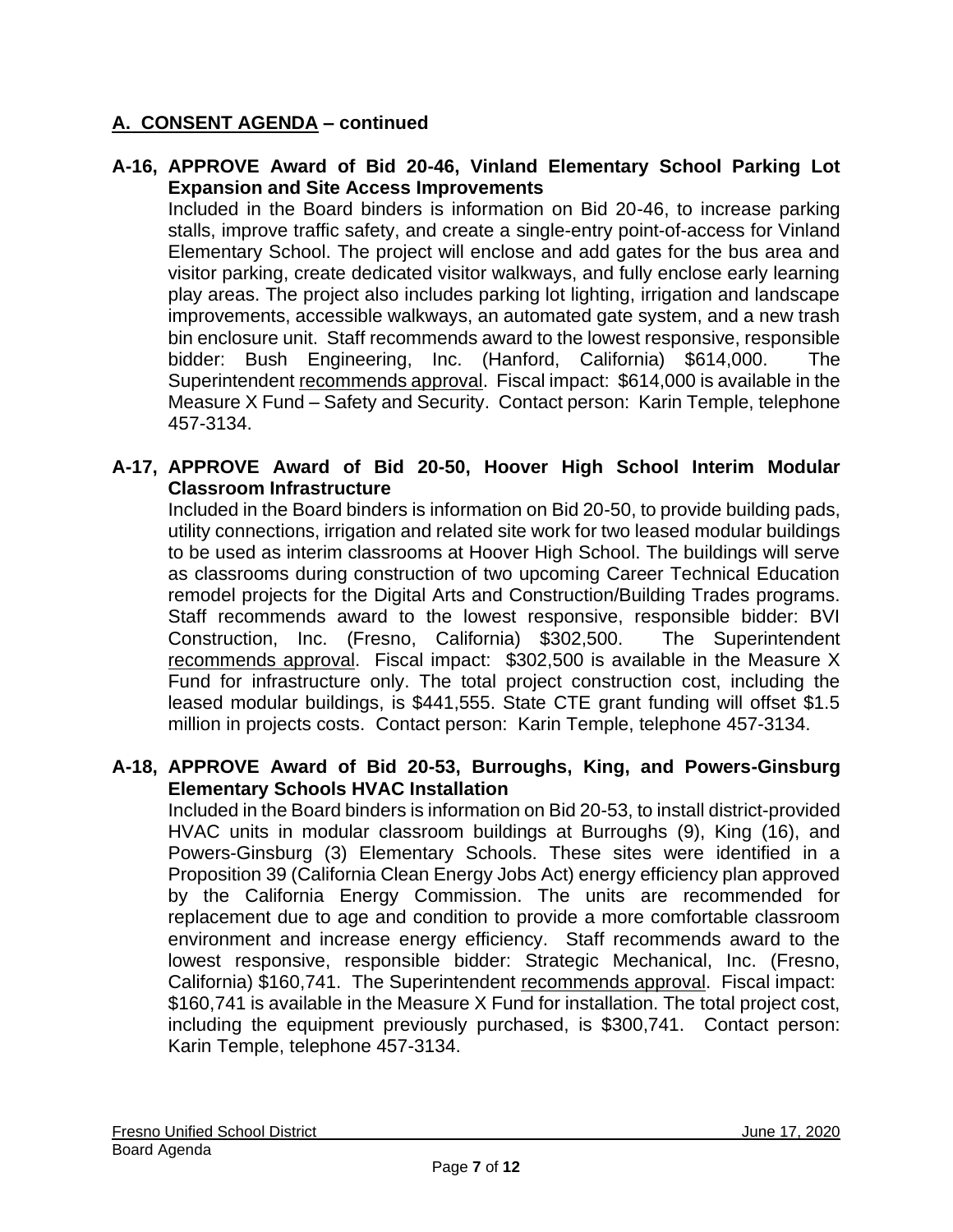# **A-19, APPROVE Award of Request for Qualifications 20-35, Investigation Services**

It is recommended the Board approve Request for Qualifications (RFQ) 20-35 qualifying firms to provide various investigation and adjusting services in support of Workers' Compensation, Risk Management, and Human Resources operational needs. The services are provided on an as-needed basis. The Superintendent recommends approval. Fiscal impact: Sufficient Funds are available in the Workers' Compensation and Risk Management Internal Service Funds. Contact person: Ruth F. Quinto, telephone 457-6226.

#### **A-20, APPROVE Proposed Revisions for Board Policies**

Included in the Board binders are proposed revisions for seven Board Policies (BP):

- BP 1250 Visitors/Outsiders
- BP 1312.3 Uniform Complaint Procedures (UCP)
- BP 5141.52 Suicide Prevention
- BP 5144.1 Suspension and Expulsion/Due Process
- (NEW) BP 6120 Multi-Tiered System of Support
- (NEW) BP 6142.91 Reading/Language Arts Instruction
- (NEW) BP 6157 Distance Learning

These revisions meet the legal mandates recommended by the California School Boards Association (CSBA) and best practices. The Superintendent recommends approval. There is no fiscal impact to the District. Contact person: David Chavez, telephone 457-3566.

#### **A-21, RATIFY Amendment No. 4 to the Agreement with Envision Pharmaceutical Services, LLC**

Included in the Board binders is Amendment No. 4 to the agreement with Envision Pharmaceutical Services, LLC for prescription benefit services to active employees and pre-65 retirees. The Superintendent recommends ratification. Fiscal impact: Sufficient funds are available in the Health Internal Service Fund. Contact person: Ruth F. Quinto, telephone 457-6226.

### **A-22, RATIFY Purchase Orders from April 1, 2020 through April 30, 2020 – Primary Report**

Included in the Board binders is information on purchase orders issued from April 1, 2020 through April 30, 2020. Two agenda items are presented to ratify purchase orders. The first item includes the Primary Report with all purchase orders issued during the reported dates with the exception of those that may present a potential conflict of interest for an individual Board member. All remaining purchase orders are in the Supplemental Report and presented as a second agenda item. The Superintendent recommends ratification. Fiscal impact: Funding is noted on the attached pages. Contact person: Karin Temple, telephone 457-3134.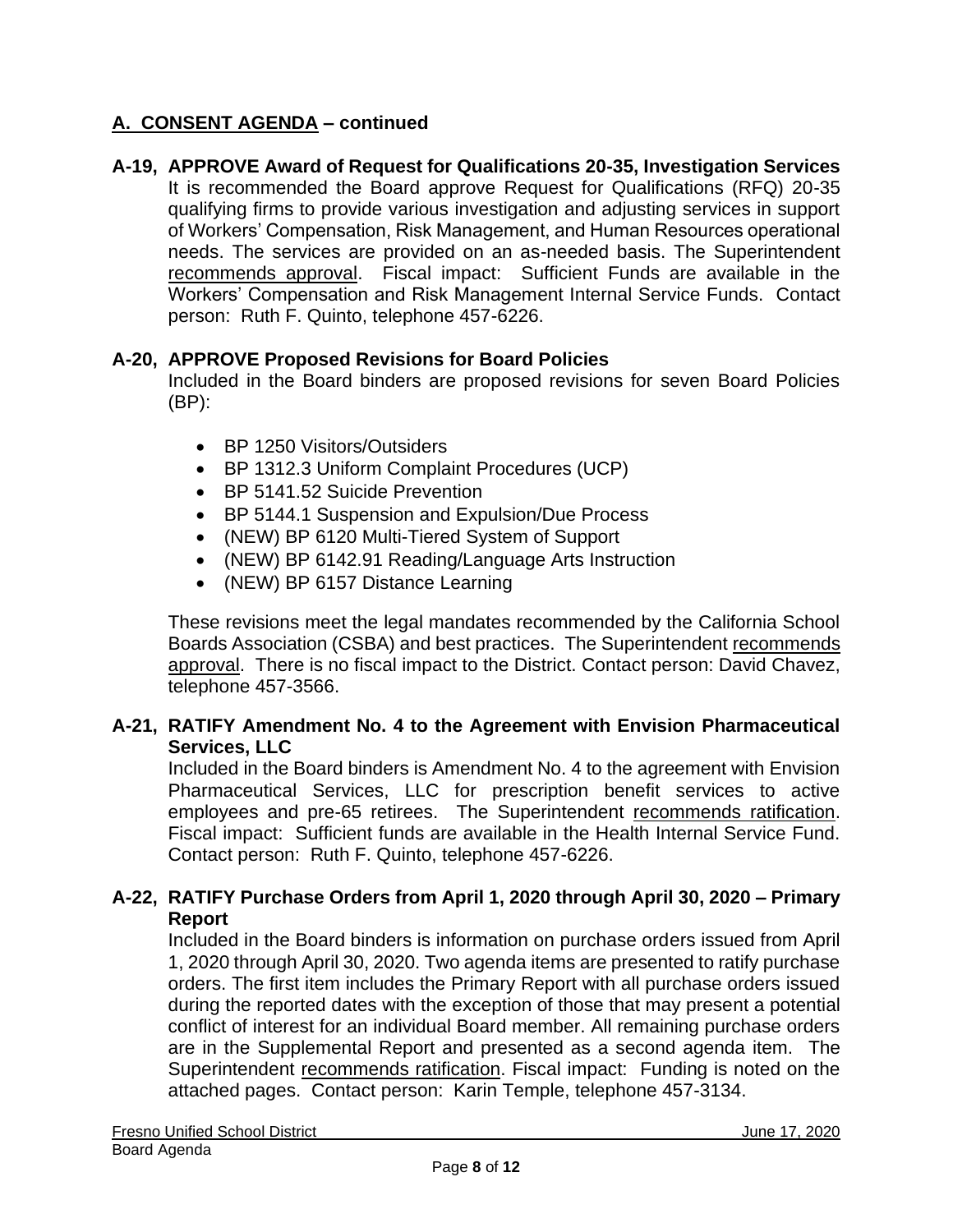#### **A-23, RATIFY Purchase Orders from April 1, 2020 through April 30, 2020 – Supplemental Report**

Included in the Board binders is information on purchase orders issued from April 1, 2020 through April 30, 2020. Two agenda items are presented to ratify purchase orders. The first item includes the Primary Report with all purchase orders issued during the reported dates with the exception of those that may present a potential conflict of interest for an individual Board member. All remaining purchase orders are in the Supplemental Report and presented as a second agenda item. The Superintendent recommends ratification. Fiscal impact: Funding is noted on the attached pages. Contact person: Karin Temple, telephone 457-3134.

#### **END OF CONSENT AGENDA (ROLL CALL VOTE)**

### **UNSCHEDULED ORAL COMMUNICATIONS**

In accordance with Executive Order N-29-20 Paragraph 3, the June 17, 2020 Board of Education meeting will be held via teleconferencing. Individuals who wish to address the Board may do so by:

- Submitting an email to [publiccomment@fresnounified.org;](mailto:publiccomment@fresnounified.org) or
- Leaving a voice message by calling 559-457-6222 (voice message will be transcribed).

Please include your name, agenda item number or subject matter being addressed, along with a 250-word description of the subject matter being addressed. Emails and voicemails received by no later than 8:00 p.m. on June 16, 2020 will be read aloud during the board meeting, will be part of the record for the Board's information and/or discussion, will be posted o[n www.fresnounified.org/board](http://www.fresnounified.org/board) and will be included in the minutes. Please note that consistent with Board Bylaw 9323, any statements submitted for public comment that are inappropriate in nature, including, but not limited to statements that are obscene, threatening or substantially disruptive to school operations, will either be redacted, or will not be posted.

Members of the public with questions on school district issues may submit them in writing. The Board will automatically refer to the Superintendent any formal requests that are brought before them at this time. The appropriate staff member will furnish answers to questions.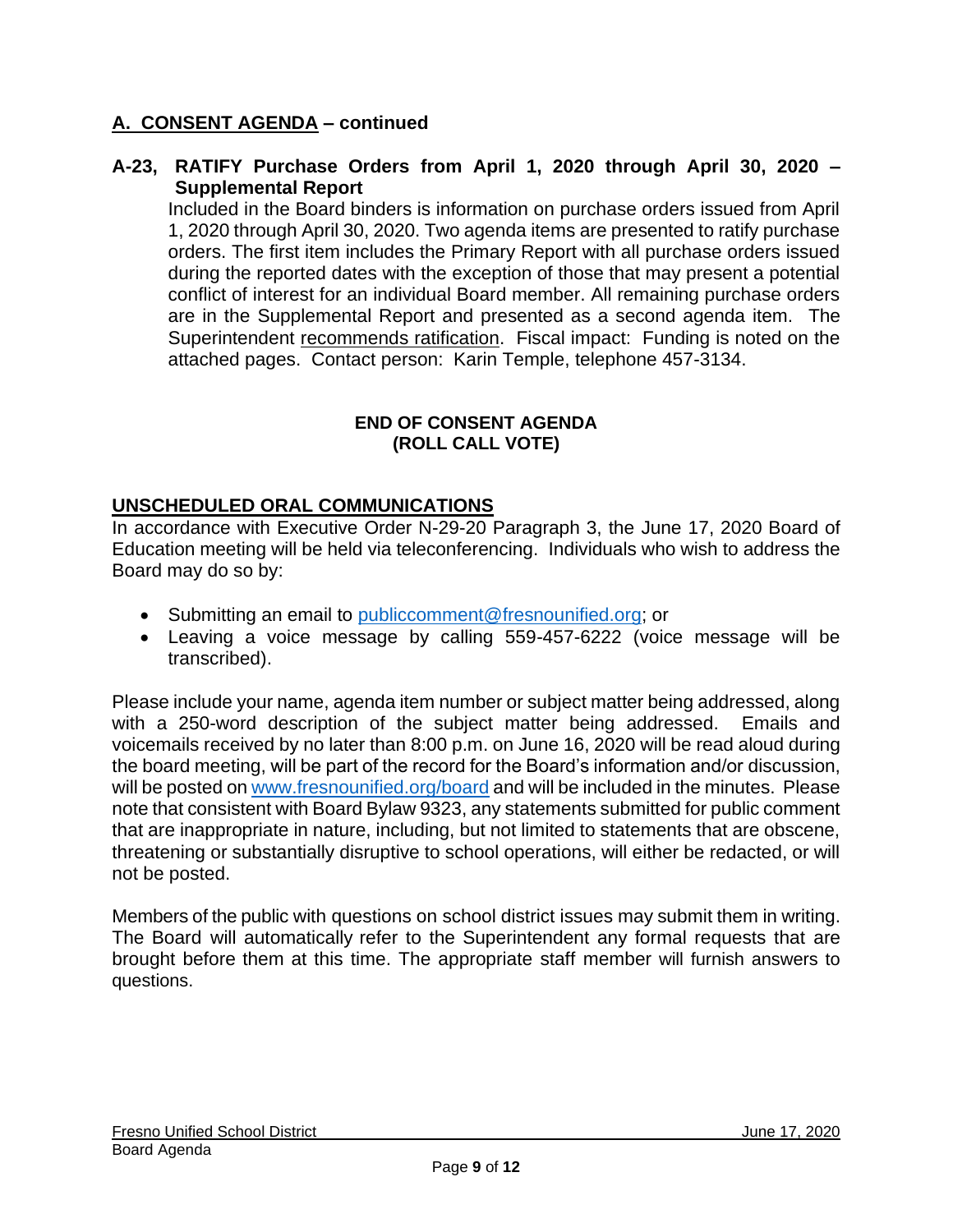## **B. CONFERENCE/DISCUSSION AGENDA**

### **\*6:15 P.M.**

### **B-24, PRESENT and DISCUSS Reopening of Schools High Level Plan**

Staff will present to the Board information regarding high level options to reopen schools. Fiscal impact: There is no fiscal impact to the district at this time. Contact person: Patrick Jensen, telephone 457-3657.

#### **\*6:45 P.M.**

#### **B-25, CONDUCT Public Hearing and ADOPT Resolution 19-41 Authorizing the Increase of Level I School Facility (Development) Fees on Residential and Commercial/Industrial Construction Projects**

Included in the Board binders and recommended for adoption is Resolution 19-41, to authorize increasing School Facility Fees, also known as Development Fees. Pursuant to Education Code Section 17620 and Government Code Section 65995, in January 2020 the State Allocation Board approved adjustments to the allowable maximum development fees based on increases in the state-wide cost index. School districts are required to conduct a study to justify increasing development fees to the statutory limit. A Justification Study prepared by O'Dell Planning & Research, Inc. (included in the Board binders) validates the need for the increased fees based on projected new development and the related need for new or reconstructed school facilities. The current and proposed fees are shown below.

| Development Type      | Current Fee (per s.f.) | Proposed Fee (per s.f.) |
|-----------------------|------------------------|-------------------------|
| Residential           | \$3.79                 | \$4.08                  |
| Commercial/Industrial | \$0.61                 | \$0.66                  |

The Superintendent recommends adoption. Fiscal impact: School Facility (Development) Fee revenue will continue to provide funding for certain facilities improvements. Contact person: Karin Temple, telephone 457-3134.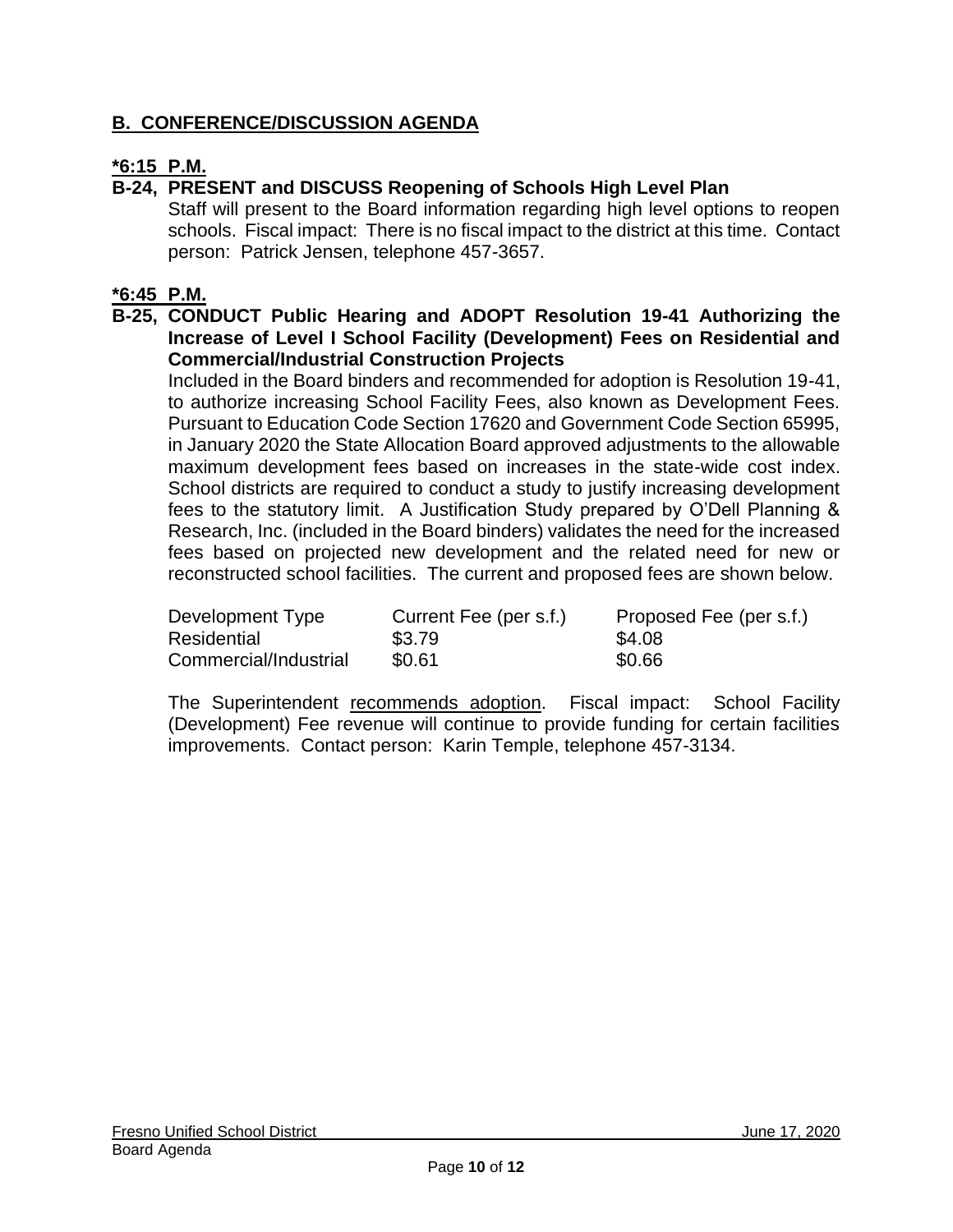### **C. RECEIVE INFORMATION & REPORTS**

- **C-26**, **RECEIVE Resolution 19-44, Authorizing the Issuance and Sale of General Obligation Bonds, Election of 2016, Series C, in the Aggregate Principal Amount of Not to Exceed \$90,000,000, and Authorizing the Execution and Delivery of Documents and Actions in Connection Therewith** Resolution 19-44, included in the Board binders, provides for the issuance and sale of General Obligation Bonds, Election of 2016 (Measure X), Series C, in the aggregate principal amount of not to exceed \$90,000,000, and authorizes execution and delivery of related documents and actions. The bonds will be issued under Bond Law to provide funds for school facility improvements for which they are authorized under Measure X. This is the final Measure X issuance and will provide funding for identified priority projects over the next approximately 24 months. Fiscal impact: Funding source is Measure X, approved by the voter electorate in Nov. 2016. Contact person: Karin Temple, telephone 457-3134.
- **C-27, RECEIVE Resolution 19-45, Authorizing the Issuance and Sale of 2020 Refunding General Obligation Bonds to Refund Outstanding General Obligation Bonds, Election of 2010, Series D, and Outstanding 2012 General Obligation Refunding Bonds, and Approving Related Documents and Actions**

Resolution 19-45, included in the Board binders, authorizes the issuance and sale of refunding General Obligation (GO) Bonds to refund outstanding GO Bonds, Election of 2010 (Measure Q), Series D, and outstanding 2012 GO Refunding Bonds, and approves related documents and actions. In 2012, Fresno Unified issued \$40 million of GO refunding bonds, Series A, and in 2014, the district issued \$60 million of GO bonds, Measure Q, Series D. To take advantage of current low interest rates, it is recommended the district refund the bonds, which will result in debt service savings. Fiscal impact: Refunding the general obligation bonds is anticipated to result in over \$1 million in debt service savings. Contact person: Karin Temple, telephone 457-3134.

**C-28, RECEIVE Resolution 19-46, Authorizing Execution and Delivery of Amendments to Site Lease and Facility Lease Agreements with Central Valley Support Services Joint Powers Agency Relating to the Central Kitchen Facility, Approving the Issuance of Refunding Lease Revenue Bonds by the Agency, and Approving Preliminary Official Statement and Related Documents and Actions**

Resolution 19-46, included in the Board binders, authorizes the execution and delivery of amendments to the site lease and facility lease agreements with the Central Valley Support Services Joint Powers Agency (JPA) relating to Fresno Unified's central kitchen facility (Nutrition Center), approves the issuance of refunding lease revenue bonds by the agency, and approves the Preliminary Official Statement and related documents and actions. In 2006, the JPA issued lease revenue bonds to finance the district's Nutrition Center. To take advantage of current low interest rates, it is recommended the district refund the bonds, which